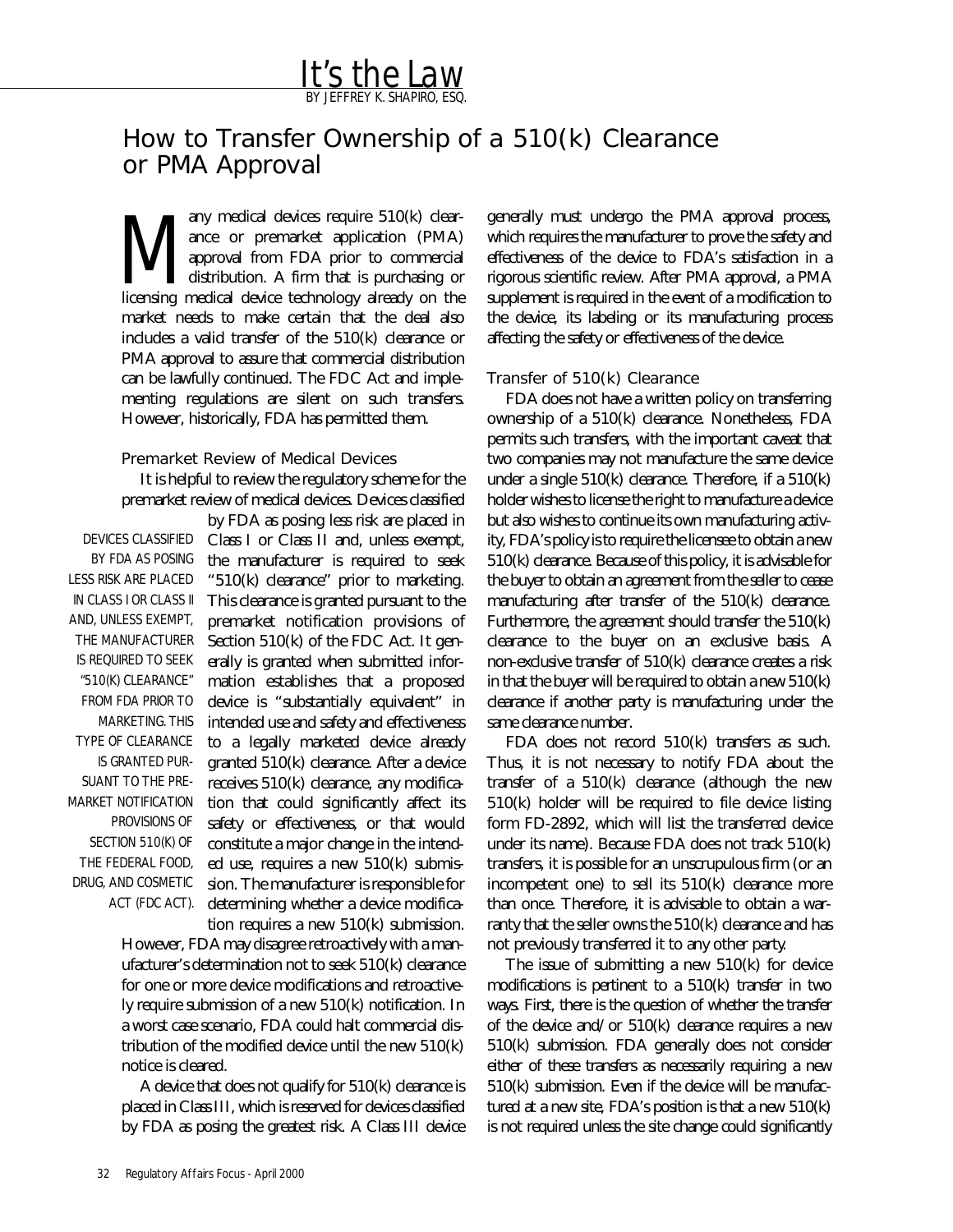affect the safety or effectiveness of the device. (This is not true for Class III devices approved through the PMA approval process where a change in manufacturing site automatically requires the filing of a PMA supplement.)

Second, because a 510(k) clearance is based upon a specific device, it is essential that the device described in the transfer agreement match the device described in the 510(k) clearance. This determination is not as straightforward as one might expect. The 510(k) holder may have modified the device after clearance without submitting a new 510(k) notice by concluding the changes could not significantly affect safety or effectiveness. It is therefore possible that the existing 510(k) clearance is not legally sufficient to allow commercial distribution of the device the buyer is purchasing. To assess this risk, the 510(k) buyer should obtain a list of all modifications and assess whether the 510(k) holder's "no file" decisions were reasonable. In addition, it is desirable for the buyer to obtain a warranty that the existing 510(k) clearance is legally adequate for the device as currently manufactured and distributed, taking into account all modifications to the device after clearance. Otherwise, the buyer should be prepared to accept the risk that a new 510(k) notice will be required for post-clearance modifications.

#### Transfer of PMA Approval

FDA's 1986 PMA Manual (reprinted August 1989) sets procedures for transferring PMA ownership and for licensing PMA-approved device technology. Oddly, the revised version of the manual (published in January 1998 and available on the CDRH Web site (www.fda.gov/cdrh) omits these procedures. Discussions with FDA staff indicate that this omission was inadvertent. It also does not have legal significance, because the manual is not a regulation, but simply a compendium of FDA policies and procedures intended to assist the public in understanding the PMA requirements. Thus, it appears that the procedures for transferring ownership and licensing remain the same despite the omission.

#### Change of Ownership

Ownership of a PMA may be transferred before or after approval. At the time of transfer, the transferor should provide an original and a copy of a letter notifying FDA that all rights to the PMA have been transferred to the new owner.

The ownership transfer will not result in a new PMA number being issued to the new owner. If the PMA has been approved, the new owner need only report that the transfer will not result in a change or modification that would require a PMA supplement or affect the conditions of approval applicable to the PMA in question. Otherwise, the new owner must submit an appropriate PMA supplement (pursuant to 21 C.F.R. § 814.39) and obtain written FDA approval before marketing the device.

The report of transfer or PMA supplement must: (i) notify FDA of the effective date of the transfer; (ii) contain a statement of the new owner's commitment to comply with all applicable conditions of approval; and (iii) provide either a statement that the new owner has a complete copy of the PMA (including all amendments, supplements and reports) or a request for a copy from FDA's files.

If the transfer occurs before the PMA is approved, the PMA must be amended to include the information and ownership transfer letter described above.

#### Licensing

When the holder of an approved PMA enters into an agreement to permit another firm to manufacture and distribute a device under the licensee's private label, FDA approval may be obtained by either of two procedures: (i) the PMA holder may submit a supplement to the approved PMA; or (ii) the licensee may submit an original PMA that includes, or includes by authorized reference to the holder's approved PMA, all appropriate information required by 21 C.F.R. § 814.20 (required information for PMA applications). Multiple licensees are permitted provided the appropriate FDA approval is obtained for each license.

The advantage of the first procedure is that it may be faster. It was significantly faster when the second procedure required FDA to publish notice of an approval decision in the *Federal Register*, which sometimes took a year or more. Now that FDA publishes approval decisions on its Web site fairly promptly, the time advantage of the first procedure has been diminished.

The advantage of the second procedure is that, after approval, the original PMA holder may not rescind any authorization permitting the licensee's use of information in the original approved PMA. The licensee also may use that same information in support of changes or modifications later proposed by the licensee. In short, the licensee gains control of the PMA approval independent of the original PMA holder.

Under either, a PMA submission must include:  $\blacksquare$  a statement signed by both parties confirming the